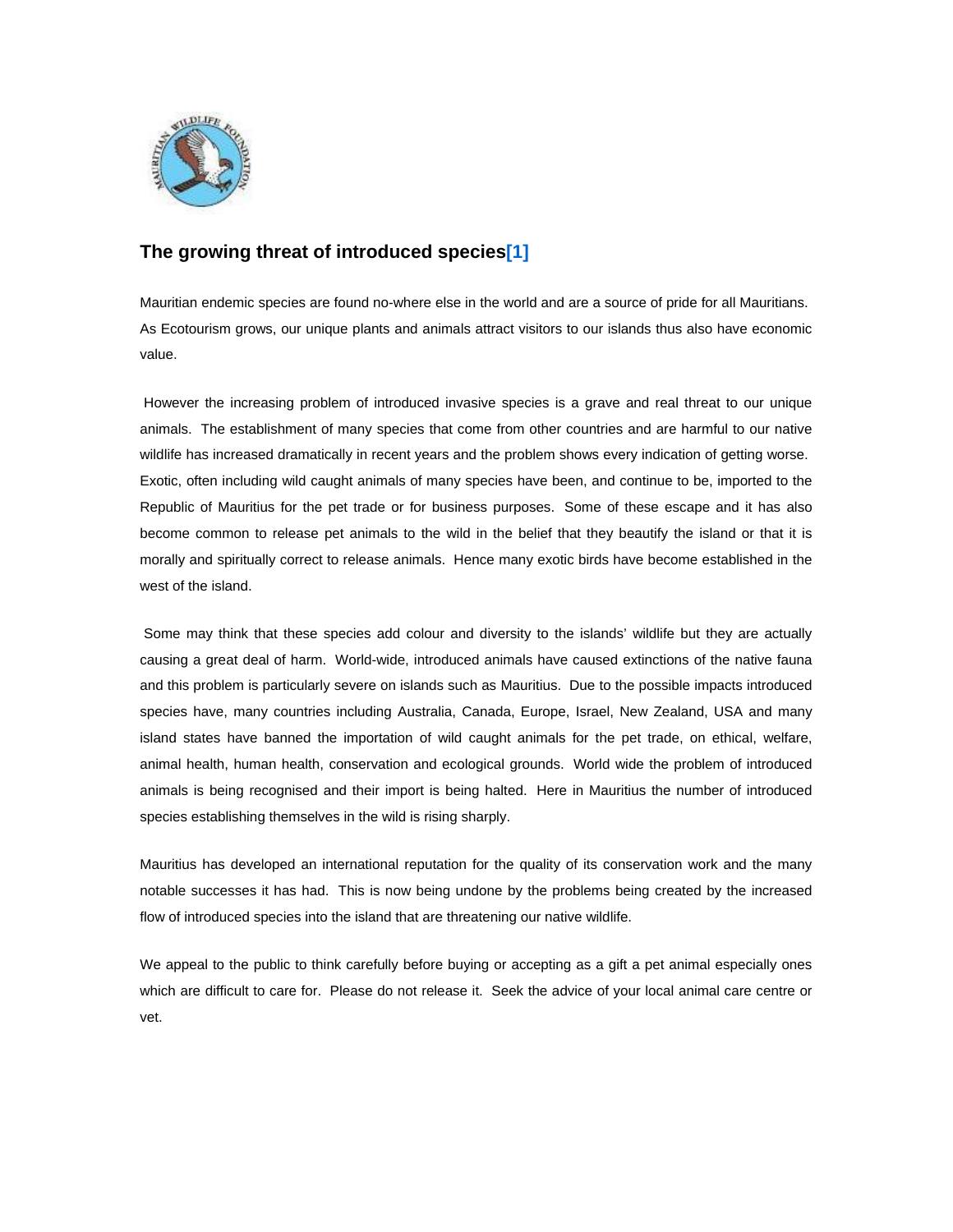

# **04 June 2012**

[\[1\]](http://www.mauritian-wildlife.org/admin/application/index.php#_ftnref1) *Although this press release exposes the threats posed by the continuous introduction of potentially invasive animals into the Republic of Mauritius, it does not diminish the seriousness of plant introductions.*

#### **Les espèces introduites : une menace croissant[e\[1\]](http://www.mauritian-wildlife.org/admin/application/index.php#_ftn1)**

Les espèces endémiques de Maurice ne se trouvent nulle part ailleurs dans le monde et sont une source de fierté pour tous les Mauriciens. Avec le développement de l'écotourisme, ils attirent également les visiteurs dans nos îles et ont donc aussi une valeur économique certaine.

Cependant, le problème croissant de l'introduction d'espèces envahissantes est une menace grave et réelle pour nos animaux uniques. L'introduction de nombreuses espèces qui viennent d'ailleurs, et qui sont nocifs pour notre faune indigène, a augmenté de façon vertigineuse ces dernières années et tous les signes indiquent une aggravation. Exotiques, incluant souvent des animaux capturés directement de leur milieu, de nombreuses espèces ont été - et continuent d'être - importés sur le territoire de la République de Maurice pour le commerce d'animaux et d'autres exploitations. Certains d'entre eux finissent par s'évader et il est aussi devenu commun de libérer des animaux de compagnie en pleine nature en croyant qu'ils embellissent l'île ou qu'il est moralement et spirituellement correct de libérer les animaux. Ainsi de nombreux oiseaux exotiques se sont établis dans l'ouest de l'île.

Certains peuvent penser que ces espèces ajoutent de la diversité et de la couleur dans la faune des îles, mais elles causent un tort indescriptible. A l'échelle mondiale, les animaux introduits ont provoqué des extinctions de la faune indigène et ce problème est particulièrement grave sur les îles insulaires comme Maurice. En raison des impacts possibles des espèces introduites, de nombreux pays dont l'Australie, le Canada, l'Europe, Israël, la Nouvelle-Zélande, les Etats-Unis et de nombreux états insulaires ont interdit l'importation d'animaux sauvages capturés pour le commerce animalier , se basant sur des questions d'éthique, de la santé et du bien-être des animaux, de la santé publique , de la conservation et des raisons écologiques. Dans le monde entier le problème des animaux introduits est reconnu et leur importation est freinée. Ici à Maurice, le nombre d'espèces introduites qui s'établissent dans la nature est en forte hausse.

Maurice a acquis une réputation internationale pour la qualité de son travail dans le domaine de la conservation et les nombreux succès notables qu'elle a eus. Ceci est maintenant remis en cause par les problèmes créés par l'augmentation du nombre d'espèces introduites dans l'île qui menacent notre faune indigène.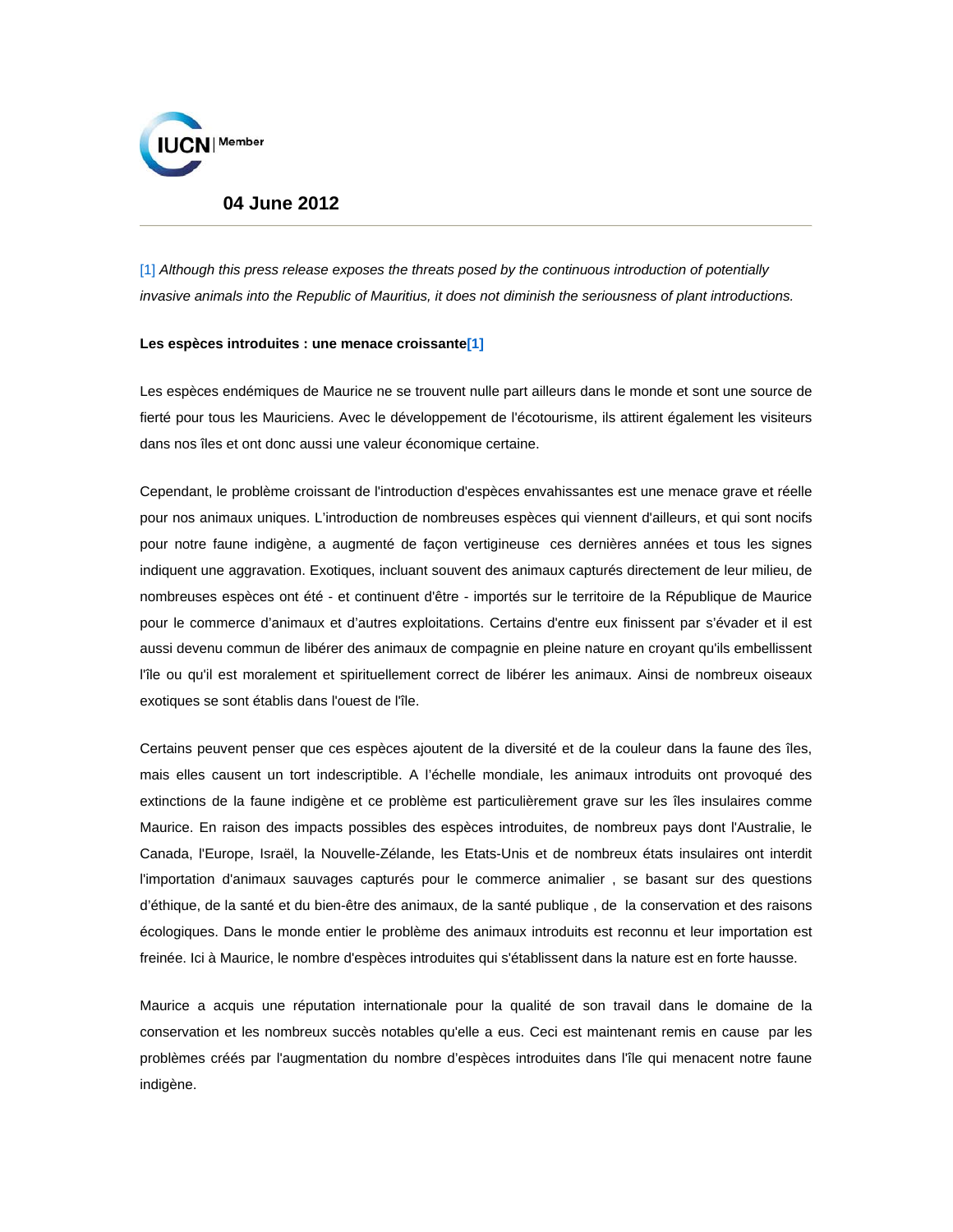Nous lançons un appel au public de bien réfléchir avant d'acheter ou d'accepter un animal de compagnie en cadeau, en particulier ceux qui sont difficiles à soigner. Et surtout nous vous prions de ne pas le libérer. Nous vous recommandons de demander l'avis de votre centre de soins d'animaux ou de votre vétérinaire.

### **04 juin 2012**

2 *Ce point de presse expose les dangers posés par l'introduction continue d'animaux potentiellement envahissants sur le territoire de la République de Maurice, il ne diminue aucunement ce même problème en ce qui concerne les plantes.*



# **APPENDIX TO PRESS RELEASE**

# **INFORMATION SHEET FOR WORLD ENVIRONMENT DAY 2012**

**Invasive Species: Bird and Reptiles**

#### **Agricultural Pests**

Many introduced bird species can be agricultural pests. The Indian Ring-necked Parakeet (*petite câteau de l'Inde*) which has been established on Mauritius for over a century decimates maize crops so that it is now impractical to grow this crop in many parts of the island. Cockatoos and other parrots of all species are potential pests of lychees, mangoes and other fruits. Captive parrots of many species readily eat sugar cane. Recently introduced Apple Snails are causing extensive damage to watercress and taro plantations, and may threaten rice cultivation in Mauritius given that it is a recognised pest of rice in Asia.

# **Virulent Diseases**

Many of the introduced species bring diseases with them that harm our local wildlife and in some cases a threat to human health. All imported animals come with a health certificate and are disease screened, yet many of the worst diseases cannot be detected by standard screening techniques and for some of the more virulent viruses screening techniques to detect them do not exist.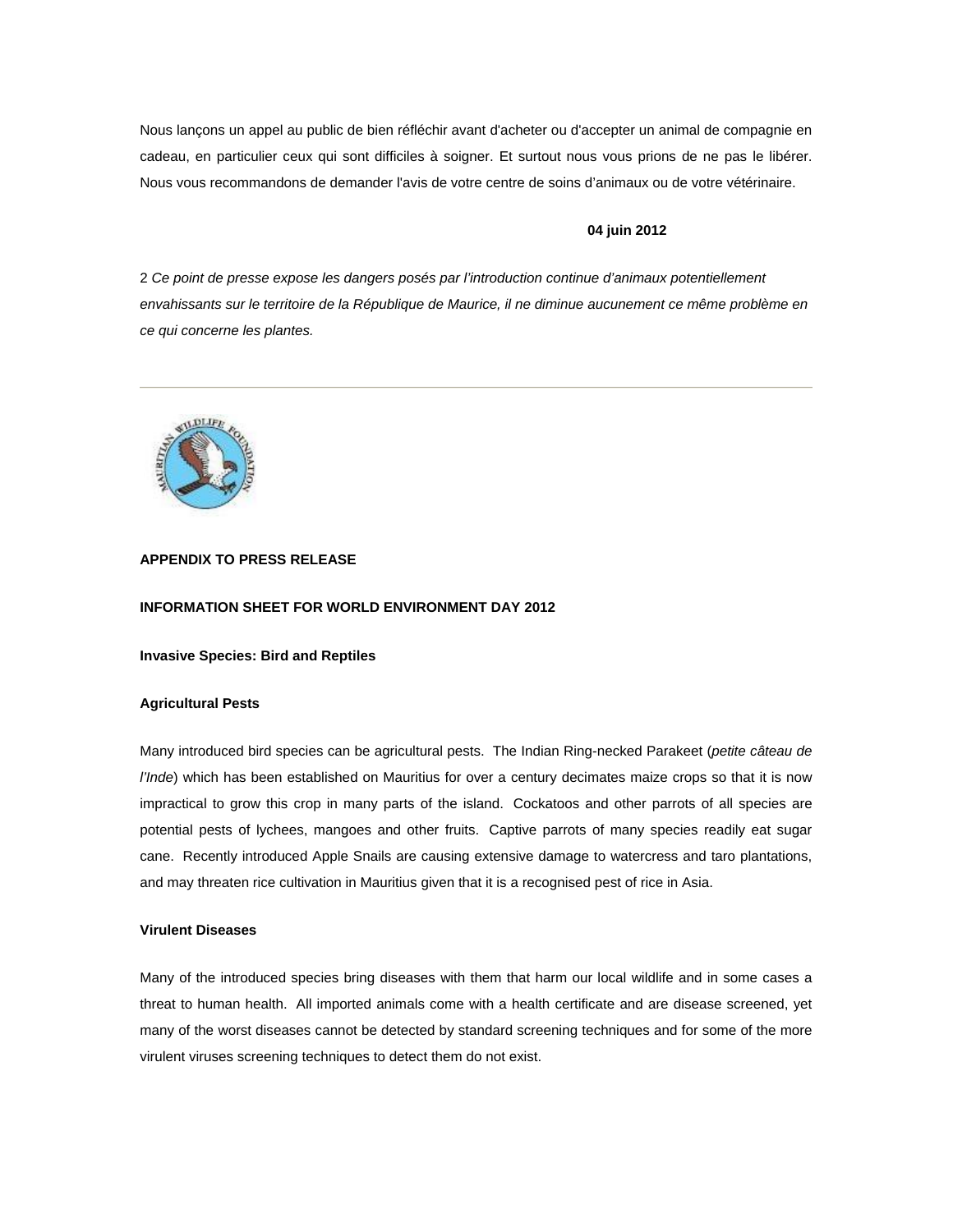Diseases are particularly common in parrots, and their trade has been responsible for moving viruses to new countries. The Echo Parakeet that Mauritius has been active in conserving for three decades is badly affected by a circo virus called Psittacene Beak and Feather Disease. This disease, probably introduced with exotic birds, kills many of the young parakeets annually. While studying this virus in other species of captive parrots in Mauritius it was discovered that another strain of this disease has been recently imported from South-east Asia. A further strain of this disease is very common in South Africa and the importation of birds from there could introduce yet another virulent strain. Different strains of this disease may have a compounding or displacement effect and further endanger our endemic Parakeet.

The Pink Pigeon (*pigeon des Mares*) suffers from a disease called Trichomoniasis caused by a parasite that lives in the mouth and throat resulting in hardened pus that blocks the throat and air passageways. This disease was introduced to Mauritius with introduced doves, and it kills most of the young Pink Pigeons. The population of Palm Doves that became established in the west of Mauritius in the 1990's carry this disease and are possible vectors. This disease comes in different strains of varying virulence and we fear new stains will be introduced. Pheasants can carry this disease and the recent release of large numbers of this species for hunting purposes seems foolhardy. Trichomoniasis in Europe and North America is spreading as new strains develop and is badly affecting many wild bird species. This disease has recently been found to kill Mauritius Fodies and has also been found to infect the Mauritius Kestrel.

# **Concerns for Human Health**

Terrapins and other reptiles are well-recognised sources of human salmonellosis when maintained or handled without correct sanitisation. Elsewhere, Apple Snails have been identified as a concern to human health through the transmission of parasites.

#### **Threats to tourism and airports**

Two species establishing on Mauritius are threats to tourism elsewhere.

In the Caribbean, the large Green Iguana has spread so rapidly that it occupies much of the lawn of hotel gardens, and threatens tourism. These large lizards also bask on open tarmac and have become a hazard to transport; even causing collisions on runways and have frequently disrupted aircraft operations at Puerto Rica's International Airport.

The Egyptian Goose which has a small population in the west of Mauritius is also regarded in some countries as a threat to aviation since it grazes on the grass on the sides of runways and poses a threat of air-strike.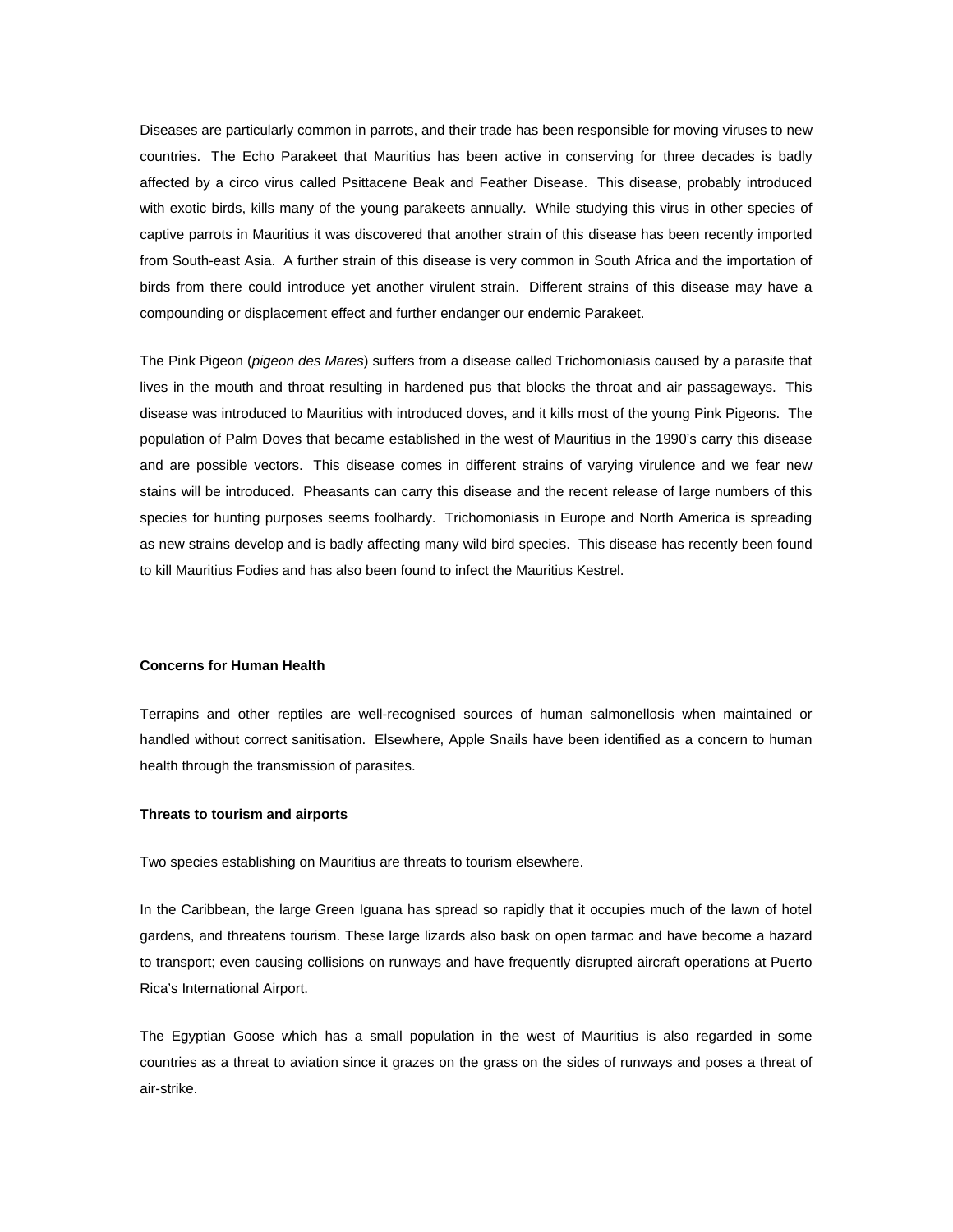#### **Aggressive Invaders**

Many introduced species aggressively displace our natives. The Madagascar Giant Day-gecko, a large and spectacular bright green lizard up to 25cm long became established in Baie de Tombeau, Cascavelle and Floreal in the early 1990s and has since spread widely. Where it occurs it wipes out the populations of our endemic geckos by predating on them or competing with them for food. It is possible that some of our endemic geckos could become extinct because of this introduction.

Our streams and rivers are becoming homes for exotic animals, such as the Red-eared Terrapins, these eat all sorts of aquatic animal life, and elsewhere within their introduced range they have radically altered the food web and wiped out native species. Apple Snails, now well established in our rivers, have the potential to be major agricultural pests and they disrupt aquatic ecosystems in other countries where they have been introduced and displace native snails.

Cockatoos free in the Black River Gorges National Park compete with and have displaced the endemic Echo Parakeet (*grosse câteau verte*) from its nest sites.

On Rodrigues the introduction of the Musk Shrew has resulted in the complete extinction of the large native centipede from the mainland. This shrew was introduced to Flat Island in 2010 and within a year and a half wiped out three species of endemic reptile (Orange-tailed Skink (*scinque à queue orange*), Bojer's Skink (*scinque de Bojer*) and Lesser Night Gecko (*gecko diurne*)), totalling half a million individuals. On Agalega, yellow wasp (*mouche jaune*) and spiralling white-fly (*mouche blanche à spirale*) have spread over the last decade, and are nuisances to public health and agriculture.

#### **Recently Introduced Species**

In the last two decades we have seen the following species of introduced animals become established in the wild: Mallard Duck (*colvert*), White-faced Whistling-duck (*dendrocygne veuf*), Fulvous Whistling-duck (*dendrocygne fauve*) , Egyptian Goose (*oie d'Egypte*), Palm Dove (*tourterelle maillée du Sénégal*), Panther Chameleon (*caméléon panthère*), Madagascar Giant Day-gecko (*gecko de Madagascar*) and Giant Apple Snail (*escargot géant de l'Amerique du sud*).

This above list is incomplete and there are several other species including introduced fresh water and marine fish that have become established, and there are small populations of other species that may become established such as the Green Iguana (*iguane verte*), Gold-dust Day-gecko (*gecko diurne à poussière d'or*), Red-eared Terrapin (*tortue de Floride*), Ring-necked Pheasants (*faisan de Colchide*) as well as cockatoos and parrots flying wild in various parts of the island.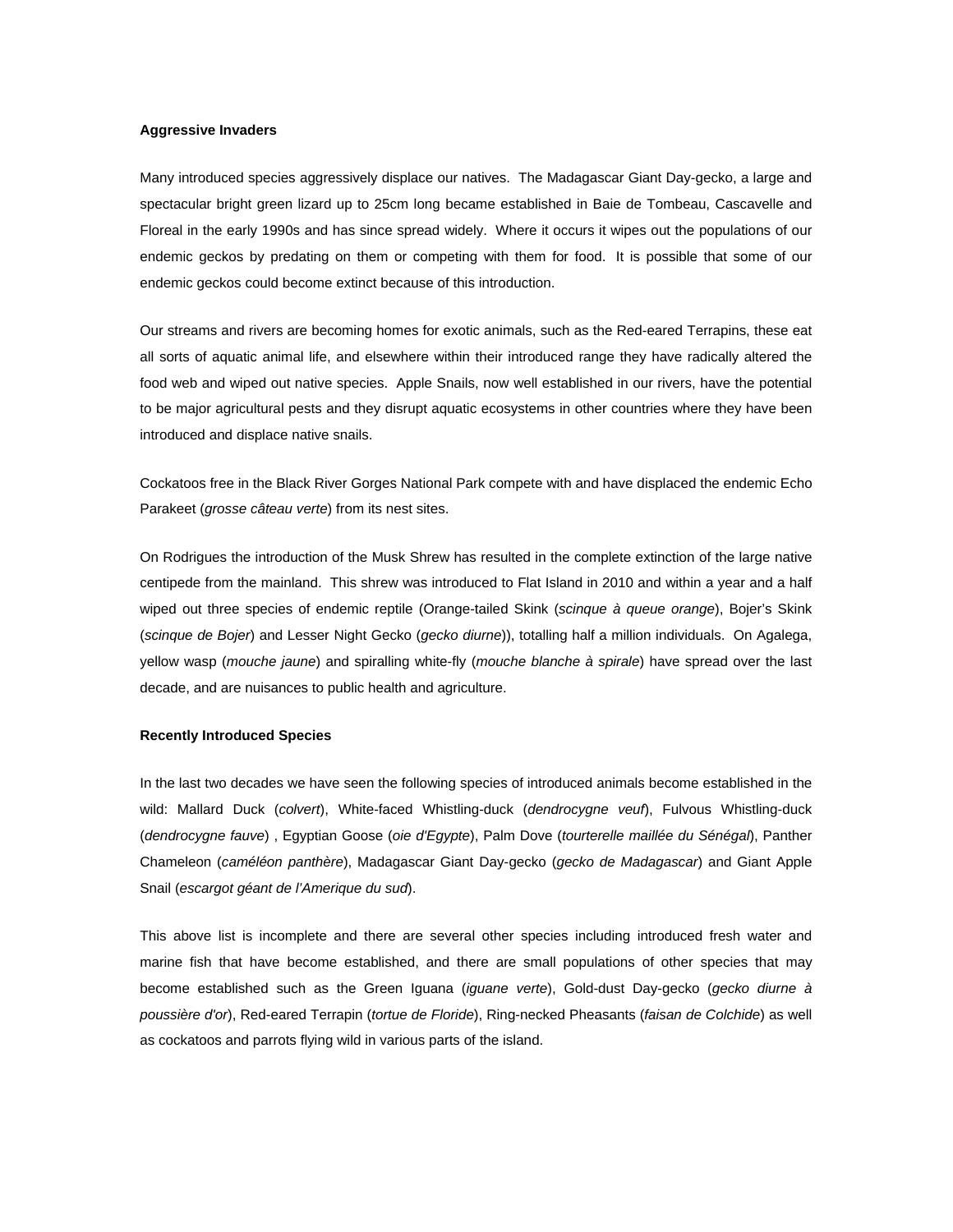On Rodrigues during the same period it has acquired the Musk Shrew (*rat musquée*), Agamid Lizard (*agame*), and the Madagascar Giant Day-gecko.



**June 2012**

**04** 

**Echo Parakeets** are affected by Pssitacene Beak and Feather Disease (PBFD): introduced animals can bring diseases which may kill our native species.

**La grosse câteau verte** est affectée par 'la maladie du bec et des plumes'.

Les animaux importés peuvent colporter des maladies mortelles à nos animaux indigènes.

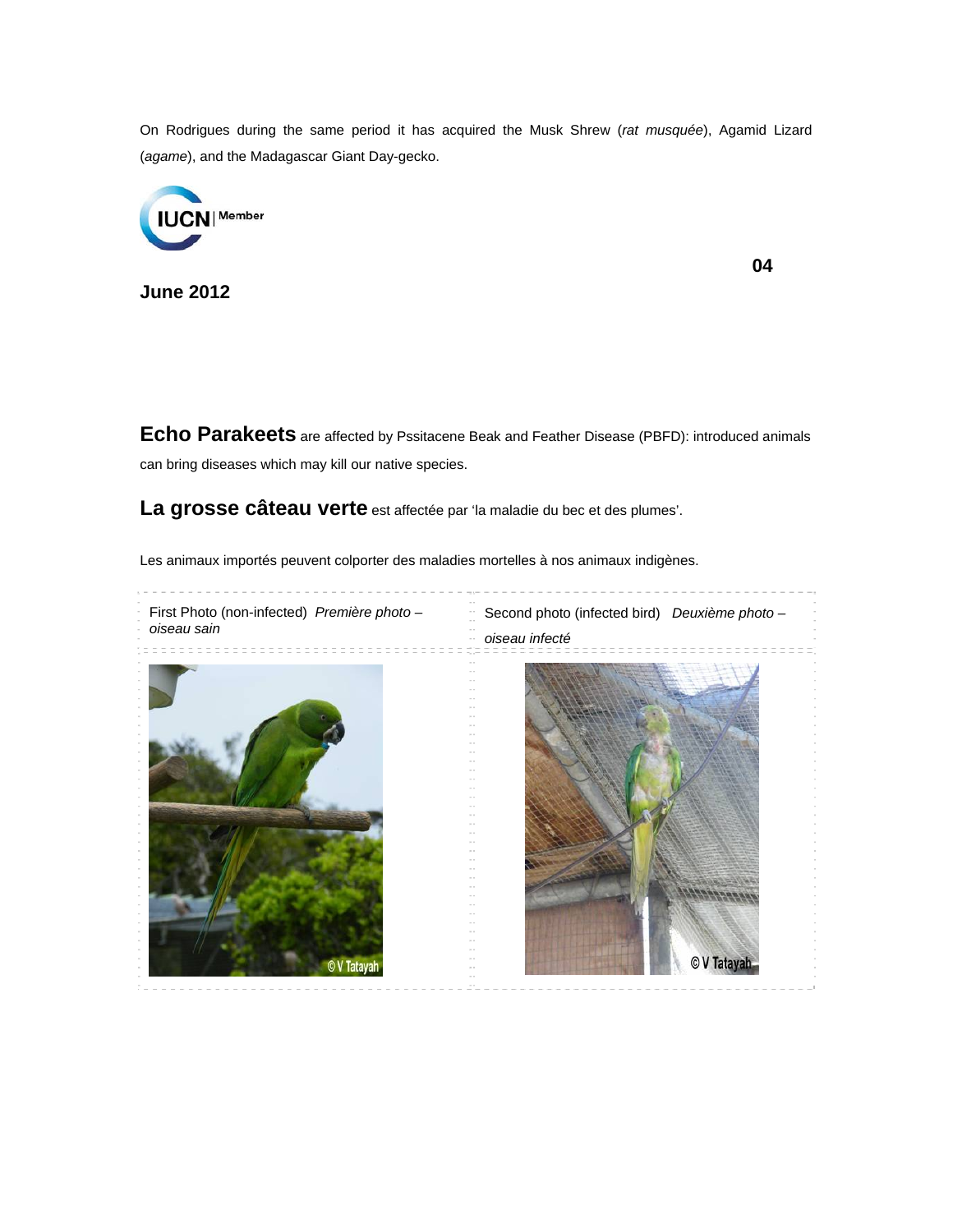**Egyptian Geese**: Can increase the risk of bird strikes to aeroplanes

L'oie égyptienne peut augmenter le risque de collision avec des avions.



Panther Chameleon: Feeds on native Mauritian geckos.

Le caméléon panthère est un prédateur des geckos mauriciens.

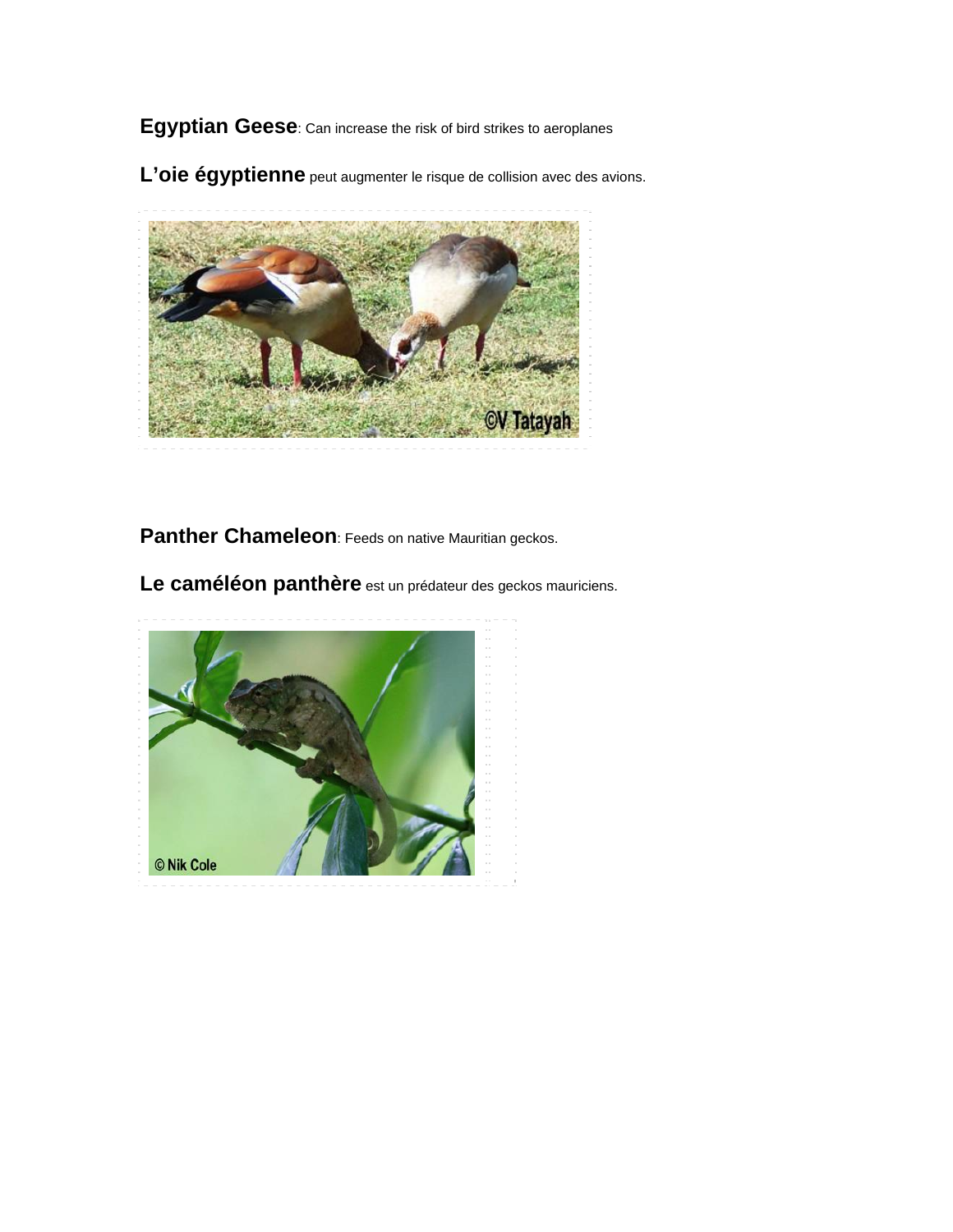**Apple Snail**: Reduces crops of taro and watercress and could threaten rice.

L'Apple Snail : détruit les cultures d' arouilles (et de 'bredes songes'), et pourrait affecter les cultures de riz.



**The Musk Shrew**: is a pest in agriculture, homes and in conservation. Feeds on native Mauritian geckos and skinks and its recent introduction to Flat Island has resulted in a massive reduction of native reptiles on the island and probably complete extinction of ground reptiles.

Le rat musqué est un fléau domestique, agricole et biologique. Il survit au dépens des geckos et scinques mauriciens, et son arrivé récente à l'ile Plate a entraine une réduction drastique, voire l'extermination, des reptiles terrestres.